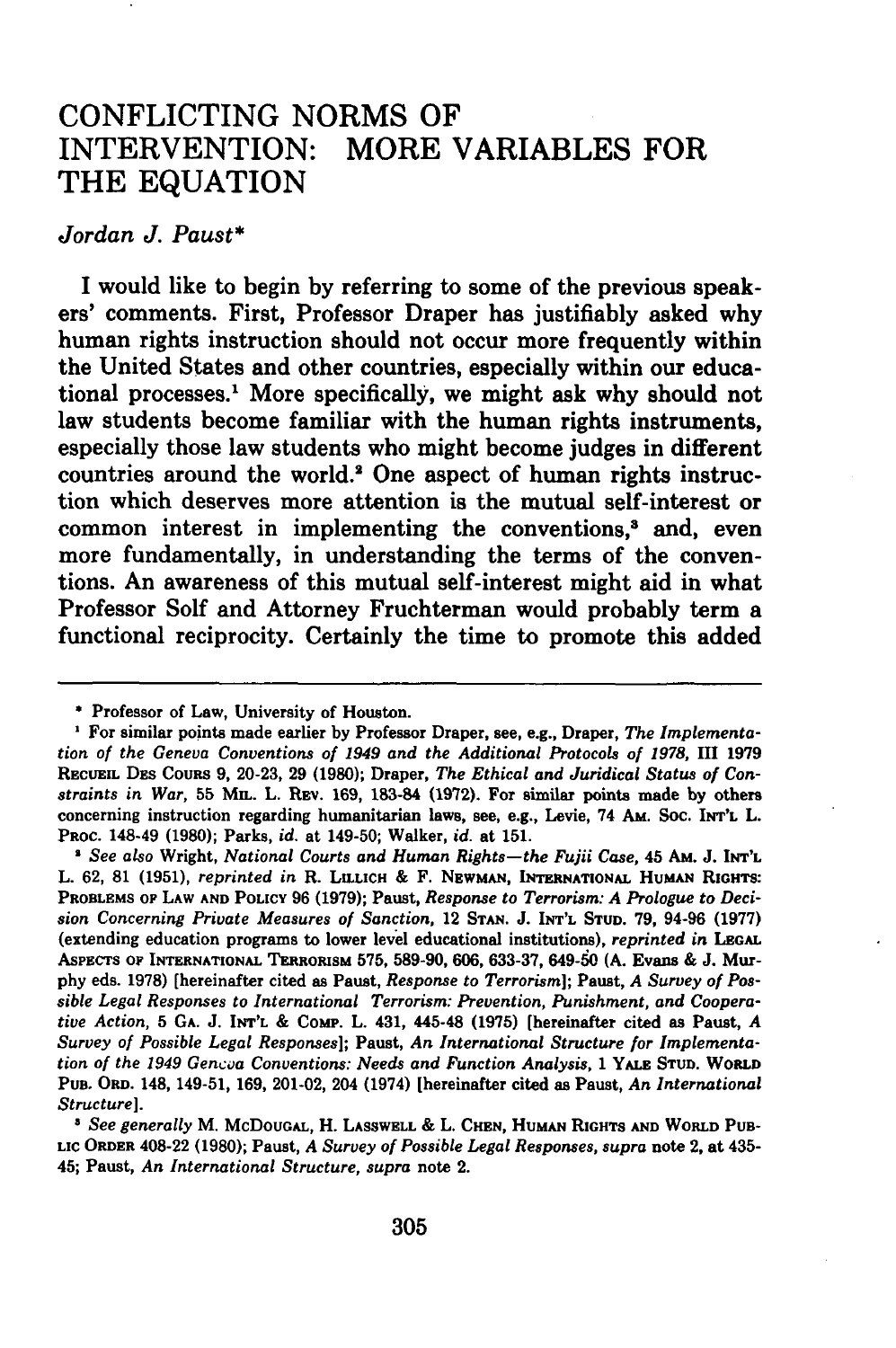attention is during the educational process.

Another useful point made **by** Professor Draper which **I** would like to comment on is that human rights law regulates what a government can and cannot do to its own people. This is true,<sup>4</sup> but human rights law also regulates what a government can or cannot do to other people, especially those who are within its jurisdiction. **A** good example is the case of aliens. They are not necessarily loyal to the government in whose territory they find themselves, and in fact, may be totally opposed to the governmental structure as such.<sup>5</sup> In such a situation, human rights law regulates what the government can and cannot do with respect to the aliens.

**All** of the panelists today have recognized that human rights norms form a fundamental set of normative expectations, a fundamental set of legal principles upon which we must focus our attention. **I** share in that recognition, and **I** am in agreement with Professor De Schutter that a general legal inquiry should begin with the United Nations Charter, in particular with the human rights provisions and the principle of self-determination. However, we should also recognize that there is a whole package of humanitarian norms, or norms which serve humanitarian purposes, which is applicable in times of internal armed conflict. John Moore might prefer to phrase it differently and say there are many aspects of this "Rubik's cube" of international law to which one must pay adequate attention when deciding whether a particular law applies, whether its application to protect certain persons is required, and whether the law has been violated.

One norm that has not been mentioned yet, but which would indeed be applicable in time of peace as well as in time of war, is the customary prohibition of genocide<sup>6</sup> and, more particularly, the Genocide Convention and the criminal sanction provisions recog-

*See, e.g.,* Paust, *Human Rights: From Jurisprudential Inquiry to Effective Litigation,* **56 N.Y.U.** L. **REv. 227, 235-38 (1981),** and references cited therein [hereinafter cited as Paust, *Human Rights].*

*<sup>&#</sup>x27; See, e.g., supra* note 4; M. McDoUGAL, H. LASSWELL **&** L. **CHEN,** *supra* note **3,** at **737-78** *passim,* and references cited therein.

**<sup>&#</sup>x27;** Today, this prohibition is considered to be customary. *See, e.g.,* M. McDOUGAL, H. **LASSWELL &** L. **CHEN,** *supra* note **3,** at **355-56;** Henkin, *Restatement of the Foreign Relations Law of the United States (Revised), Tentative Draft No. 3,* **76** AM. **J.** INT'L L. **653, 655 (1982),** citing **RESTATEMENT OF THE FOREIGN RELATIONS LAW OF THE UNITED STATES** § **702** (Rev. Tent. Draft No. **3, 1982);** Paust **&** Blaustein, *War Crimes Jurisdiction and Due Process: The Bangladesh Experience,* **11 VAND. J. TRANSNAT'L** L. **1, 6,** 22 **(1978)** and references cited.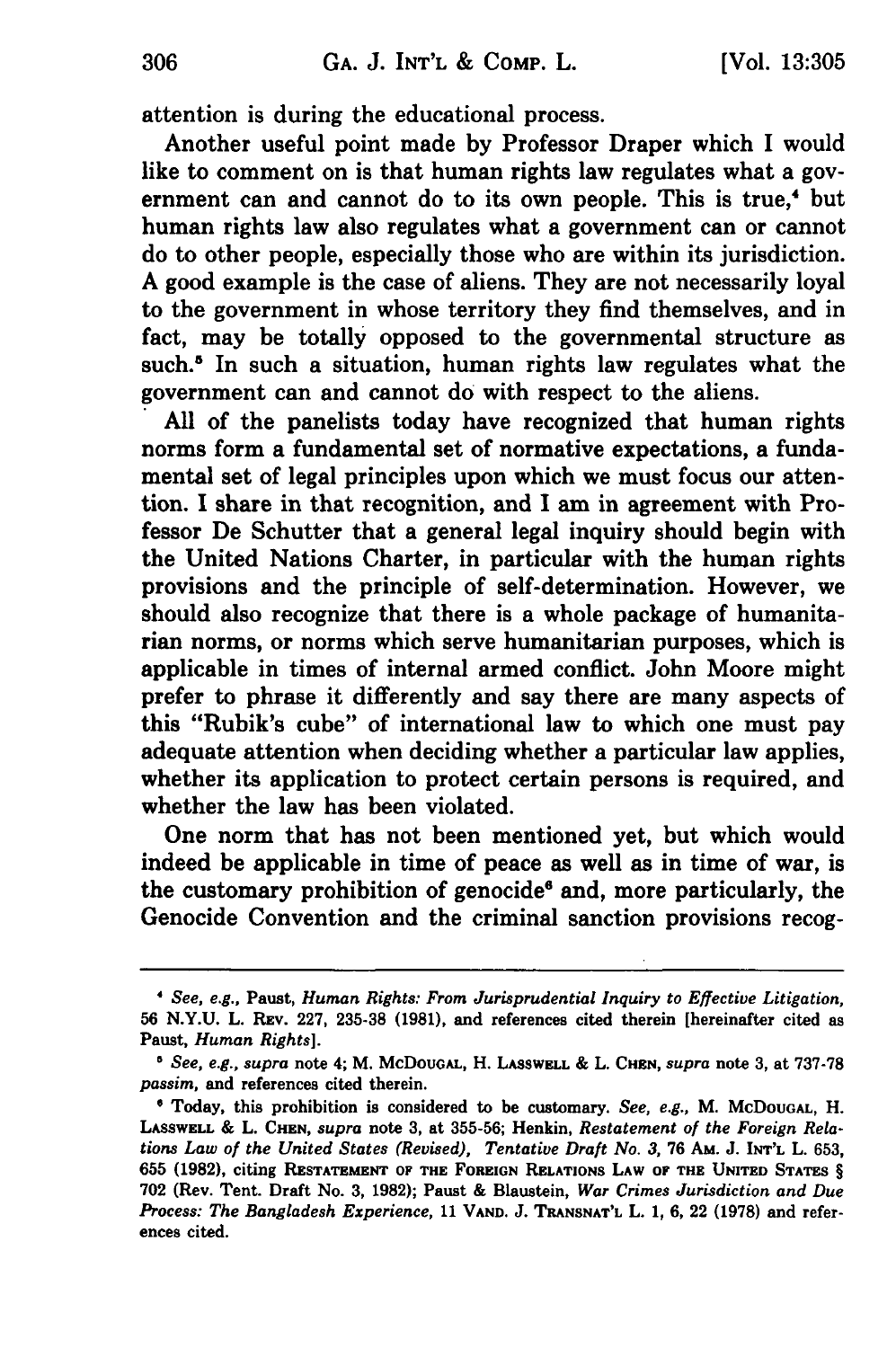nized therein.7 The general norms of self-determination are also applicable in times of peace as well as in times of war.8 The **1970** Declaration on Principles of International Law<sup>9</sup> recognizes not only the right of a people to self-determination, but also what Professor Blaustein and I termed in a Bangladesh context, the right to selfdetermination assistance.10 Quite specifically, the **1970** Declaration recognizes that in actions against, and resistance to, forcible actions which deprive a people of their right to self-determination, "such peoples are entitled to seek and to receive support in accordance with the purposes and principles of the Charter." I suspect that John Moore would underline the last portion of that sentence: "in accordance with the purposes and principles of the Charter." Nevertheless, there is an express recognition of the right **to** selfdetermination and to self-determination assistance.

Another norm in the package of humanitarian norms which has to be considered is the principle of intervention. In cases where the right to self-determination assistance is recognized, intervention would certainly be one form of assistance. I remember that it was John Moore who taught us well at Virginia that "intervention" is a term with many meanings,<sup>11</sup> and that the United States, for example, might be considered to "intervene" in a situation **by** simply

**9 1970** Declaration on Principles of International Law Concerning Friendly Relations and Co-Operation Among States in Accordance with the Charter of the United Nations, **G.A.** Res. **2625, 25 U.N. GAOR** Supp. (No. **28)** at 121, **U.N.** Doc. **A/8028 (1970)** (unanimous vote).

*1o See* Paust **&** Blaustein, *supra* note **6,** at 11-12 n. **39, 38.** *See also* Paust, *Self-Determination: A Definitional Focus,* in **SELF-DETERMINATION:** NATIONAL, **REGIONAL, AND** GLOBAL **DIMENSIONS,** *supra* note **8,** at **7** [hereinafter cited as Paust, *Self-Determination].*

*11 See, e.g.,* Moore, *Intervention: A Monochromatic Term for a Polychromatic Reality,* in 2 THE VIETNAM WAR **AND INTERNATIONAL** LAW **1061 (R.** Falk ed. **1969);** *see also* LAW **& CIvIL** WAR **IN THE MODERN WORLD (J.** Moore ed. 1974).

Convention on the Prevention and Punishment of the Crime of Genocide, *adopted* Dec. **9,** 1948, **78 U.N.T.S. 277** (entered into force Jan. 12, **1951).** *See supra* note **6.**

*<sup>6</sup> See, e.g.,* Paust **&** Blaustein, *supra* note **6,** at 11-12 n. **39, 18-19, 30-31;** Paust, *A Survey of Possible Legal Responses, supra* note 2, at 460-62; L. **SOHN &** T. BUERGENTHAL, INTERNA-**TIONAL** PROTECTION OF HUMAN RIGHTS 496- **99, 535-36, 733-34,** *passim* **(1973);** B. **WESTON,** R. FALK **& A.** D'AMATo, **INTERNATIONAL** LAW **AND WORLD ORDER 321-22, 537-41, 555-62, 594-95 (1980);** M. McDoUGAL, **H.** LASSWELL **& L. CHEN,** *supra* note **3,** at 346, 349; SELF-DETERMtNA-**TION: NATIONAL, REGIONAL, AND** GLOBAL **DIMENSIONS (Y.** Alexander **& R.** Friedlander eds. **1980)** [hereinafter cited as **SELF-DETERMINATION: NATIONAL, REGIONAL, AND** GLOBAL **DIMEN-SIONS];** Richardson, *Self-Determination, International Law and the South African Bantustan Policy,* **17 COLUM. J. TRANSNAT'L L. 185 (1978);** Suzuki, *Extraconstitutional Change and World Public Order: A Prologue to Decision-making,* **15** Hous. L. REv. **23 (1977);** Chen, *Self-Determination as a Human Right,* in TOWARD WORLD ORDER **AND** HuMAN **DIGNITY 198 (1976);** Suzuki, *Self-Determination and World Public Order: Community Response to Territorial Separation,* **16 VA. J.** INT'L **L. 779 (1976);** Friedlander, *Self-Determination: A Legal-Political Inquiry,* **1975** DET. **C.** L. REv. **71.**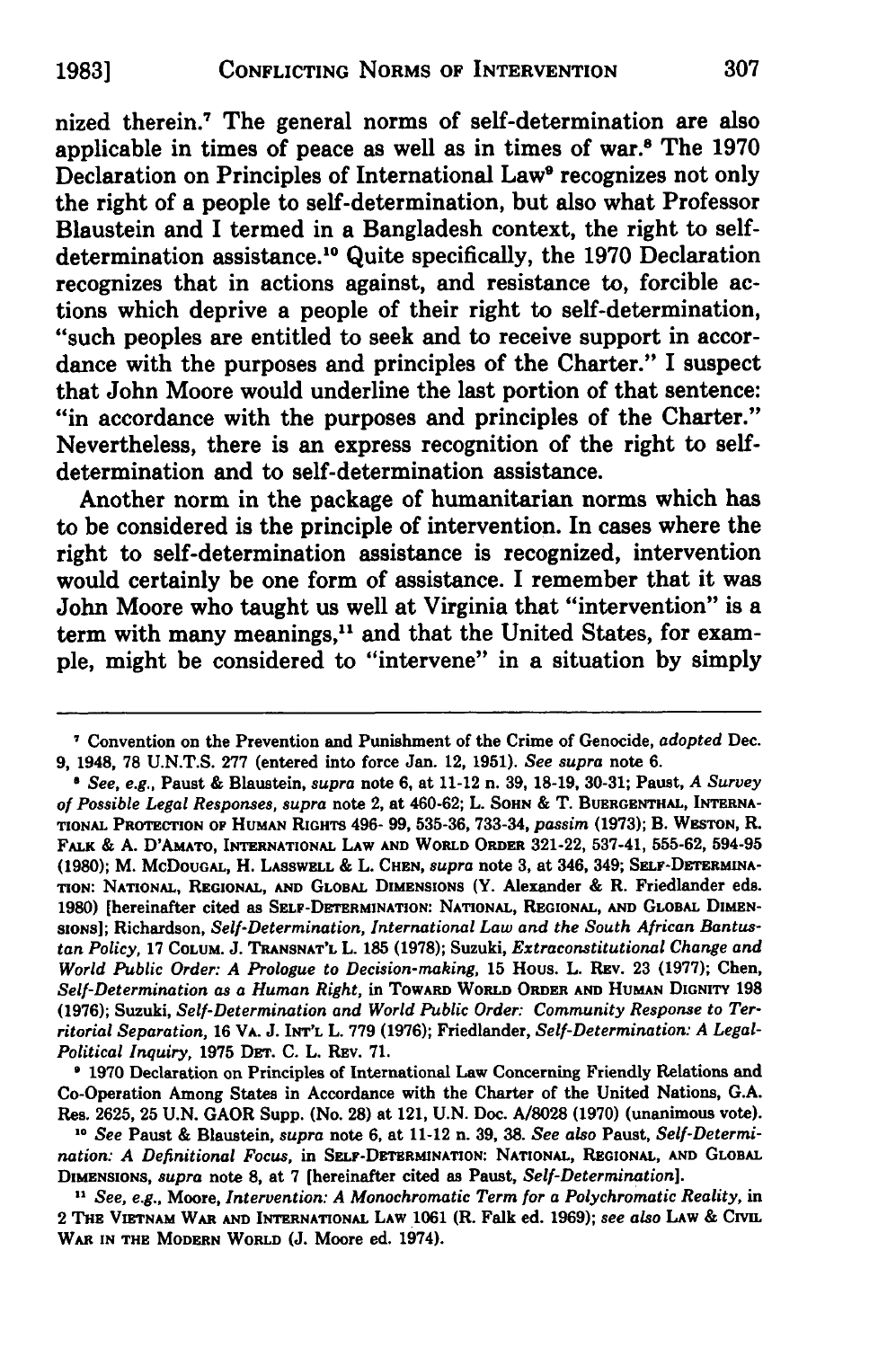doing nothing. As one of the most powerful, influential and integrated of nation-states in an increasingly interdependent world, our actions and inactions can produce significant social consequences abroad. Thus, the realistic question might not be whether to intervene, but how to intervene and why. In terms of intervention for the promotion of self-determination, I see no reason why, for example, the Central Intelligence Agency could not engage in otherwise permissible activities that aid self-determination processes throughout the globe. **Of** course, other interrelated norms applicable to human rights would have to be considered.<sup>12</sup>

Among the general norms to be considered are those which address the general legitimacy of governments and the type of governmental entity that can engage in legitimate activities, whether these activities are otherwise lawful strategies of armed coercion, or permissible derogations from certain human rights in times of actual necessity. The precept of authority contained in article 21, paragraph 3 of the Universal Declaration of Human Rights<sup>13</sup> really cements into human rights law the notion that no government is authoritative unless it represents the will of the people." It also recognizes the need for democratic elections, which is consistent with the right of all persons to participate in a relevant social and political process, a right included in the general norms of human rights.<sup>15</sup> Furthermore, the general precept of authority recognized in the Universal Declaration is a key to a more policy-serving treatment of the question of political oppression through strategies of armed violence, "martial law," or "national security" crackdowns.<sup>16</sup>

As Professor Draper and others have mentioned, the general norm of nondiscrimination is also relevant to situations of armed

*<sup>&</sup>quot; See, e.g.,* Paust, *Is the President Bound by the Supreme Law of the Land?-Foreign Affairs and National Security Reexamined,* **9** HASTNGS CONST. **L.Q. 719, 758-65 (1982)** [hereinafter cited as Paust, *Is the President Bound?].*

**<sup>&#</sup>x27;s** Universal Declaration of Human Rights, art. 21, para. **3, G.A.** Res. **217 A, U.N.** Doc. **A/ 810,** at **71** (1948).

<sup>&</sup>quot; For further exposition, see, e.g., Paust, *International Law and Control of the Media: Terror, Repression and the Alternative,* **53 IND.** L. **J. 621, 627-29** *passim* **(1978)** [hereinafter cited as Paust, *Control of the Media];* Paust, *Self-Determination, supra* note **10;** Paust, *Human Rights, supra* note 4, at 248-49, and references cited therein.

*<sup>&</sup>quot; See* Universal Declaration of Human Rights, art. 21, paras. **1-3, G.A.** Res. **217 A, U.N.** Doc. **A/810,** at **71** (1948). *See also id.* arts. **1,** 2, 4, **6-7, 19-20, 28-30.**

*<sup>&</sup>quot; See, e.g.,* Paust, *Control of the Media, supra* note 14; see also M. McDoUGAL, H. LAss-**WELL &** L. **CHEN,** *supra* note **3,** at **690-712,** *passim;* Paust, *Is the President Bound?, supra* note 12.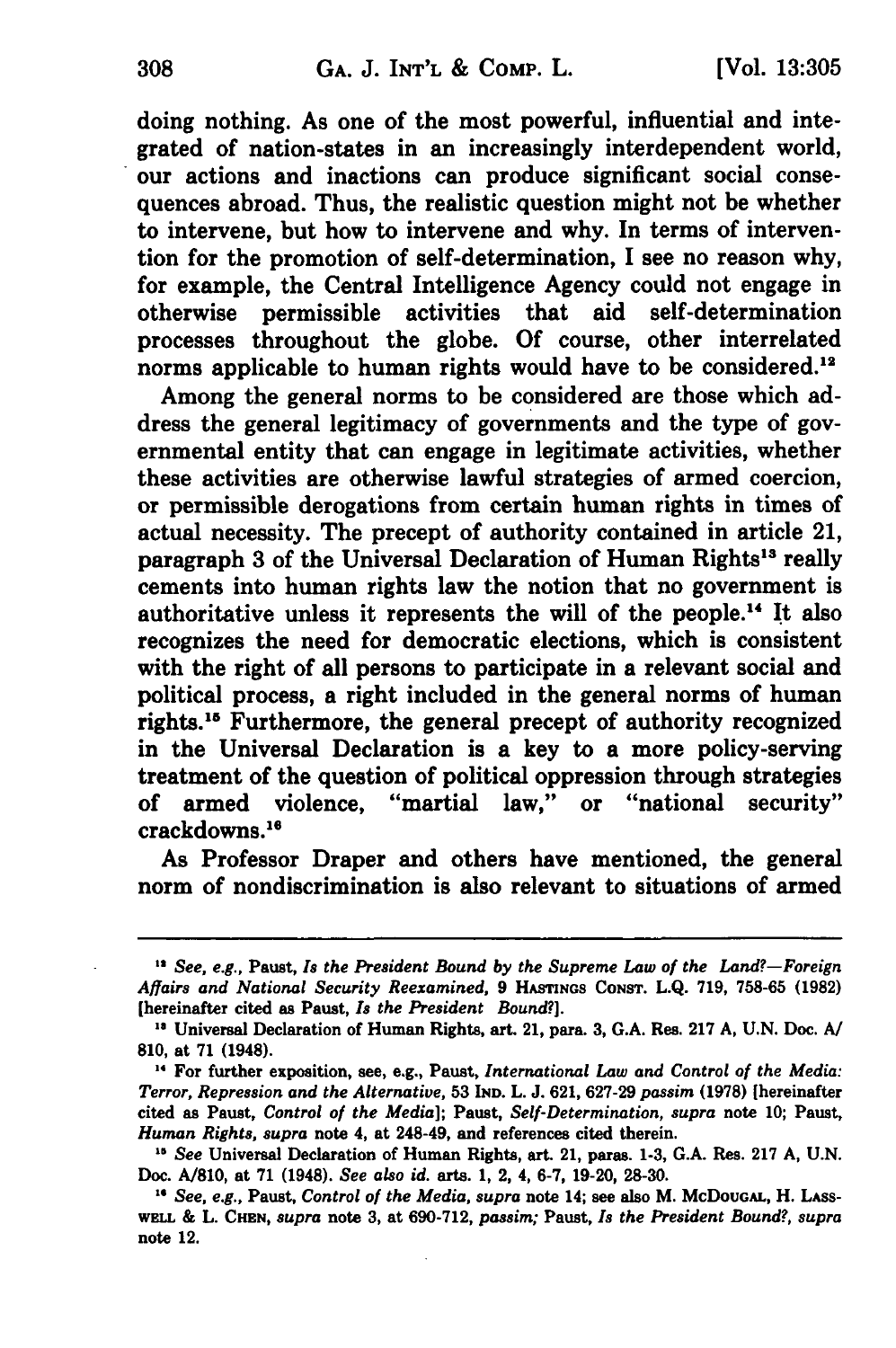conflict." One finds a cross reference to the norm of nondiscrimination, for example, in Protocol II to the Geneva Conventions.<sup>18</sup> This norm prohibits distinctions per se on the basis of race, color, national or social origin, sex, and importantly, political or other opinion. 9 General human rights, as well as the more specific human rights and humanitarian provisions contained within the laws of armed conflict, are applicable to all persons without distinction per se on the basis of ideologic or political belief, or on the basis of the other forms of impermissible distinction.

Articles **55** and **56** of the United Nations Charter impose an obligation on each state to take joint and separate action to achieve "universal respect for, and observance of human rights." The Charter also contains a fundamental prohibition of the threat or use of force **by** a state, not only against the territorial integrity or political independence of another nation-state, but in any manner inconsistent with the purposes of the United Nations Charter.<sup>20</sup> Since the purposes of the Charter expressly include norms of selfdetermination and human rights, $21$  it is certainly arguable that the use of force **by** a state in a manner inconsistent with the norm of self-determination is itself violative of the article 2(4) prohibition of the use of force.<sup>22</sup> The Declaration on Principles of International Law also recognizes, twice in the same instrument, that every state "has the duty to refrain from any forcible action which deprives" a relevant people of their right to self-determination.

On the counterside of the equation, or the Rubik's cube of international law, are the norms generalized as the prohibition of intervention. Article 2, paragraph **7** of the Charter is one basis for these norms. We see further recognition of this particular prohibition in Protocol II to the Geneva Conventions. Article **3,** paragraph 2 declares: "nothing in this Protocol shall be invoked as a justification for intervening directly or indirectly. **. .** in [an] armed conflict or

**<sup>17</sup>**On the general norm of nondiscrimination, see, e.g., M. McDoUGAL, H. LASSWELL **&** L. **CHEN,** *supra* note **3,** at 449-796, **909, 916-18,** *passim.*

*<sup>18</sup> See* Protocol II to the Geneva Conventions, *adopted* June **8, 1977,** art. 2, para. **1,** *reprinted in* **17** LL.M. 1442, 1443 **(1977).**

*<sup>&</sup>quot; See, e.g.,* Universal Declaration of Human Rights, art. 2, **G.A.** Res. **217 A, U.N.** Doc. **A/ 810,** at **71** (1948).

**<sup>&</sup>quot;' U.N.** CHARTER art. 2, para. 4. *See also id.* preamble, art. **1,** para. **1;** *cf. id.* arts. **51-52** (art. **51** reserves to Member States the right to individual or collective self-defense; art. **52** provides for actions **by** regional organizations for settlement of disputes).

*<sup>&</sup>quot; See, e.g., id.* preamble, art. **1,** paras. **2-3.**

**<sup>&</sup>quot;** *See, e.g.,* Paust **&** Blaustein, *supra* note **6,** at **11** n.39; Paust, *A Survey of Possible Legal Responses, supra* note 2, at 460-62.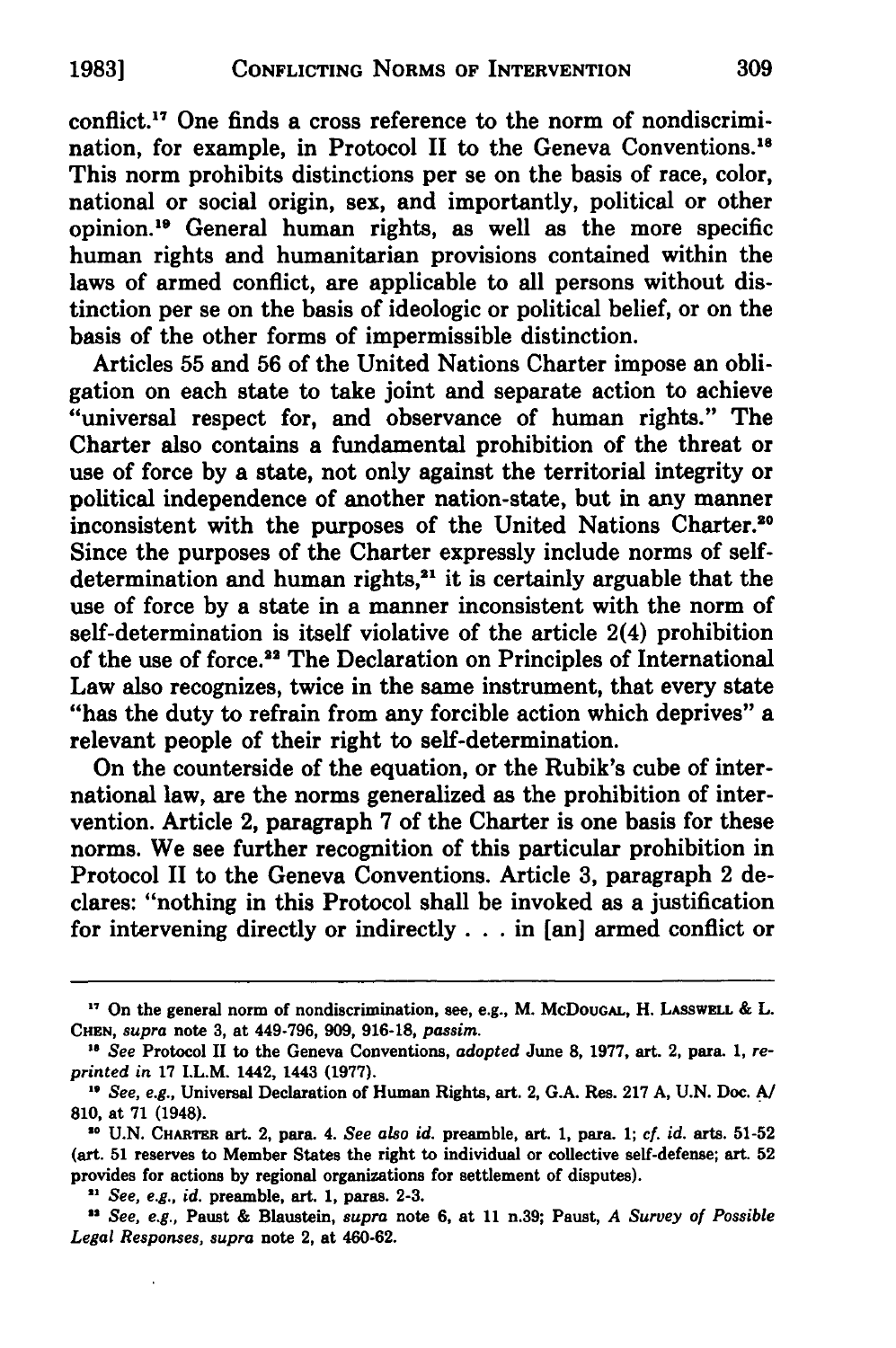in [any] internal or external affairs of [a] High Contracting Party **... .** "Thus, the question is presented: What are the internal or external affairs "of" a particular country as opposed to international affairs or matters of international concern? When does the affair "of" a particular country become the affair also of others and, thus, a matter of international concern? And when is there an impermissible outside "intervention" into the affair "of" a particular nation-state as opposed to a normal day to day interrelationship or interdependency of states and peoples? I would suggest, like several commentators today, that article 2, paragraph **7** of the United Nations Charter and article **3** of the **1977** Geneva Protocol **II** do not prohibit intervention **by** the international community into international affairs. At a minimum, they do not prohibit the concern, investigations, and actions taken **by** the community in response to violations of human rights or basic denials of selfdetermination.<sup>23</sup>

**I** would now like to turn to article **29** of the Universal Declaration of Human Rights and the question of permissible derogations from human rights norms. Yes, human rights norms generally are applicable in times of peace and in times of armed conflict. Yes, there can also be permissible derogations from human rights norms in times of crisis, but the test is rather strict. The test of paragraph 2 of article **29** is necessity within democratic limits.24 The test requires necessity under the circumstances, but also contains the significant conditioning phrase: "democratic society." This phrase is neither ideologically neutral nor irrelevant to self-determination or the precept of authority that is also contained in the Universal Declaration.<sup>25</sup>

If we look at the specific parts of the necessity test for permissible human rights derogations, we find that permissible measures of derogation must be "determined **by** law" *(i.e.,* that extralegal measures, perhaps even martial law decrees, are impermissible means for derogating from human rights). Secondly, these derogations must be engaged in "solely for the purpose of": **(1)** implementing

<sup>&</sup>lt;sup>23</sup> See, e.g., Paust, Transnational Freedom of Speech: Legal Aspects of the Helsinki Fi*nal Act,* 45 **LAW & CONTEMP. PROBS. 53, 66 (1982),** and references cited therein; Paust, *Federal Jurisdiction Over Extraterritorial Acts of Terrorism and Nonimmunity of Foreign State Violators of International Law Under the FSIA and the Act of State Doctrine,* **<sup>23</sup>** VA. **J. INT'L.** L. **191, 221-25 (1983),** and references cited.

For further exposition, see **Paust,** *Control of the Media, supra* note **14, at 626-29, 664,** *passim.*

*<sup>28</sup> See supra* note 14.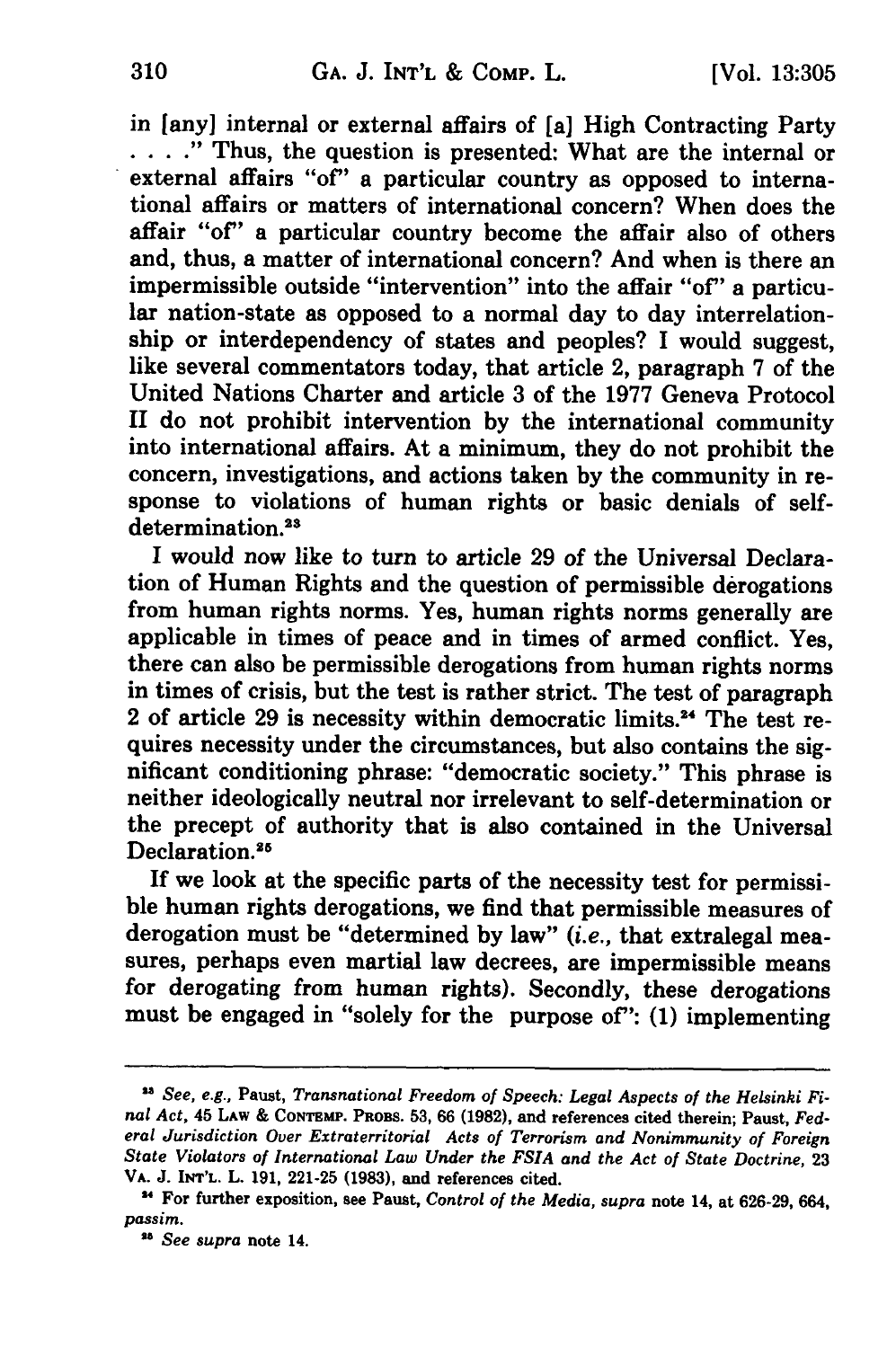the relative rights and freedoms of other individuals, groups or the society as a whole, and (2) meeting the just requirements of morality, public order and welfare. The words "solely," "and," and "requirements" are significant conditioning words. They condition not only the types of purposes that are permissible, but also the degree of necessity that must exist *(i.e.,* "solely for the purpose **. ..**of meeting **. . .** just requirements"). <sup>2</sup> a Thus, the "just requirements" phrase provides the requirement of necessity that we see generally in humanitarian **law** which prohibits unnecessary suffering and military measures that are not reasonably necessary under the circumstances.<sup>27</sup>

Third, the human rights derogation provision contains a limitation that relates to a politico-ideologic process termed a "democratic" society. There is an express recognition that permissible derogations can take place only within a democratic society.<sup>28</sup> In the **1966** International Covenant on Civil and Political Rights,29 one does not see this same "democratic society" limitation directly, but there is an express reference to the need to serve self-determination.80 If **I** had more time, I would demonstrate further how selfdetermination, the right of participation, norms of nondiscrimination, and the precept of authority contained in article 21 of the Universal Declaration of Human Rights are necessarily interrelated, and why they should also condition the derogation provision found in article 29 of the Universal Declaration.<sup>31</sup> To return to John Moore's. Rubik's cube example, all of these norms are necessarily interrelated, and adequate attention to each of these must

**<sup>26</sup>** *Id.*

**<sup>27</sup>**For exposition of the necessity test under the law of war, see, e.g., Paust, *Weapons Regulation, Military Necessity and Legal Standards: Are Contemporary Department of Defense "Practices" Inconsistent with Legal Norms?, 4* **DEN. J. INT'L** L. **& POL. 229** (1974); Paust, *Does Your Police Force Use Illegal Weapons*?—A Configurative Approach to Deci*sion Integrating International and Domestic Law,* 18 HARV. INT'L L.J. 19, 29-37 (1977).

*<sup>&</sup>quot; See supra* note 14.

<sup>&</sup>quot; International Covenant on Civil and Political Rights, **G.A. Res.** 2200, 21 **U.N.** GAOR Supp. (No. **16)** at **52, U.N.** Doc. **A/6316 (1967),** *reprinted in* **6** I.L.M. **368 (1967).**

*<sup>80</sup>See id.* art. **1;** *see also* Paust, *Control of the Media, supra* note 14, at **627** n. **29.**

**<sup>31</sup>**For now, see Paust, *Control of the Media, supra* note 14, at **626-29,** *passim.* It should also be noted that these concerns are also relevant to an adequate interpretation of the **"by** all legitimate means" phrase in article **3,** paragraph **1** of Protocol **II.** Legitimacy must certainly be tested with reference to the **U.N.** Charter and the Universal Declaration of **Human** Rights if only because the Charter must prevail in the case of any inconsistency, and the Universal Declaration provides authoritative content with regard to the human rights provisions of the Charter. *See* **U.N. CHARTER** art. **103.** Furthermore, the preamble to Protocol **II** refers expressly to human rights instruments and, thus necessarily, to the Universal Declaration.